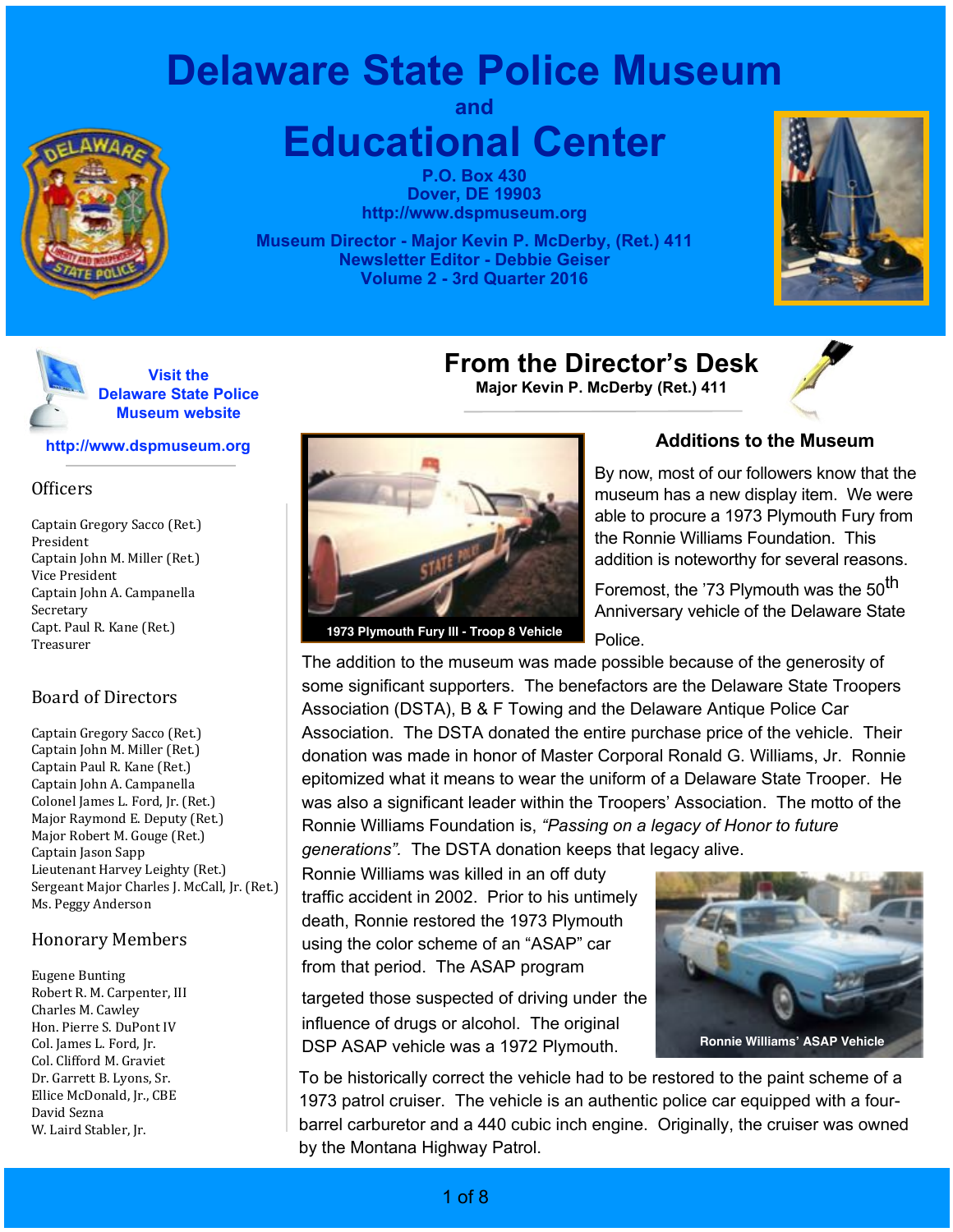

Students at the DelCastle Technical High School Auto Body Program accepted the refurbishment project as a class assignment. Under the leadership of instructor Tony Tiberi, the students began the process of recreating a replica of one of the most beautiful patrol vehicles in the history of the DSP. The partnership not only benefitted the museum but it acted as a bonding agent between the student body and the police community.





Eventually, the 1973 Plymouth will be permanently displayed inside the museum with our other historic vehicles. That

placement is a part of renovations under consideration for the museum. Visit the museum to see the latest display.

### **Updates to the Training Room and Theater Area**

There have been significant enhancements made to both the theater and training room areas of the museum. The theater area is now equipped with a 70" TV/ computer monitor. The original 55" set has been moved to the training room in the front of the museum. Also, the museum has its own WiFi network. These modifications have made both



rooms more accommodating for meetings and presentations. The training room is now equipped with

new tables that have enhanced the flexibility of the room. The tables can easily be arranged to accommodate any number of various assemblies.



Your continued support of the museum makes all of these improvements possible.

Thank you,

*Kevin*



I hope that this, the first President's message for the newsletter, finds everyone in good health and spirits.

The Delaware State Police Museum annual elections were held on February 2, 2016. The Museum Corporate Members re-elected Bob Gouge and James Ford to the Board of Directors. Congratulations to Bob and Jim. The 2016 Board of Directors consists of: Peggy Anderson; John Campanella; Raymond Deputy; James L. Ford, Jr.; Robert Gouge; Paul Kane; Harvey Leighty; Charles McCall; John Miller; Gregory Sacco; and Jason Sapp.

The new Board then held an election of Officers for 2016. Elected were: Gregory Sacco - President, John Miller - Vice President, John Campanella  $-$  Secretary, and Paul Kane  $-$ Treasurer.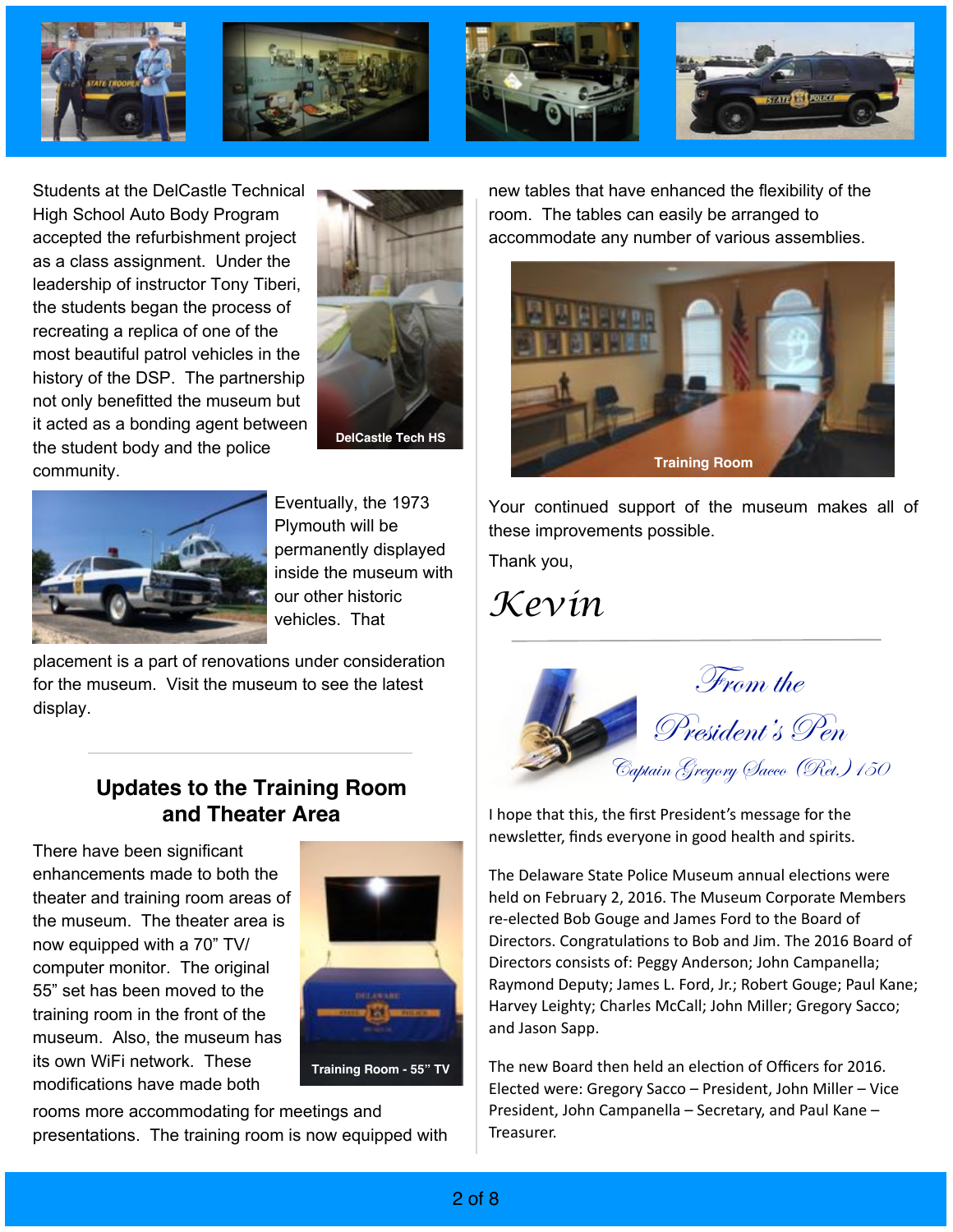





As your new President, and I speak for John Miller as well, we would like to thank the Board for their support. We would also like to thank both Bob Gouge and Ray



Deputy for their support in the election, and more importantly, for all of their time and efforts during their many years serving as President and Vice President, respectively. Due in no small part to their dedication and efforts, the Museum was left in sound financial condition and is probably one of the best State Police museums in the nation.



Our Board is now tasked with moving the Museum forward. We are facing the financial challenges of maintaining a building that is over 18 years old by evaluating systems, planning for normal repair and replacement, and maintaining proper funding levels to do so.

We are also looking at some museum renovations related to the addition of a 1973 Plymouth Fury which is representative of a vehicle used during our fiftieth year in operation. This presented us with an opportunity to upgrade our technology and reconfigure displays in order to add this historic vehicle.

We have also upgraded our Theater and Training Rooms with new furniture and a 70" television. It is our hope that these changes will make them more attractive for use by the Division and other agencies, bringing to light this beautiful Museum representing our rich history.



In closing, I would like to thank all those who volunteer throughout the year in many capacities. I am also looking forward to engaging more of our Corporate Members to assist us in these endeavors. We hope to continue to keep everyone informed of our progress on these many fronts through subsequent Newsletters.

### CORPORATE BOARD MEMBER.



Stay healthy and safe. *Greg*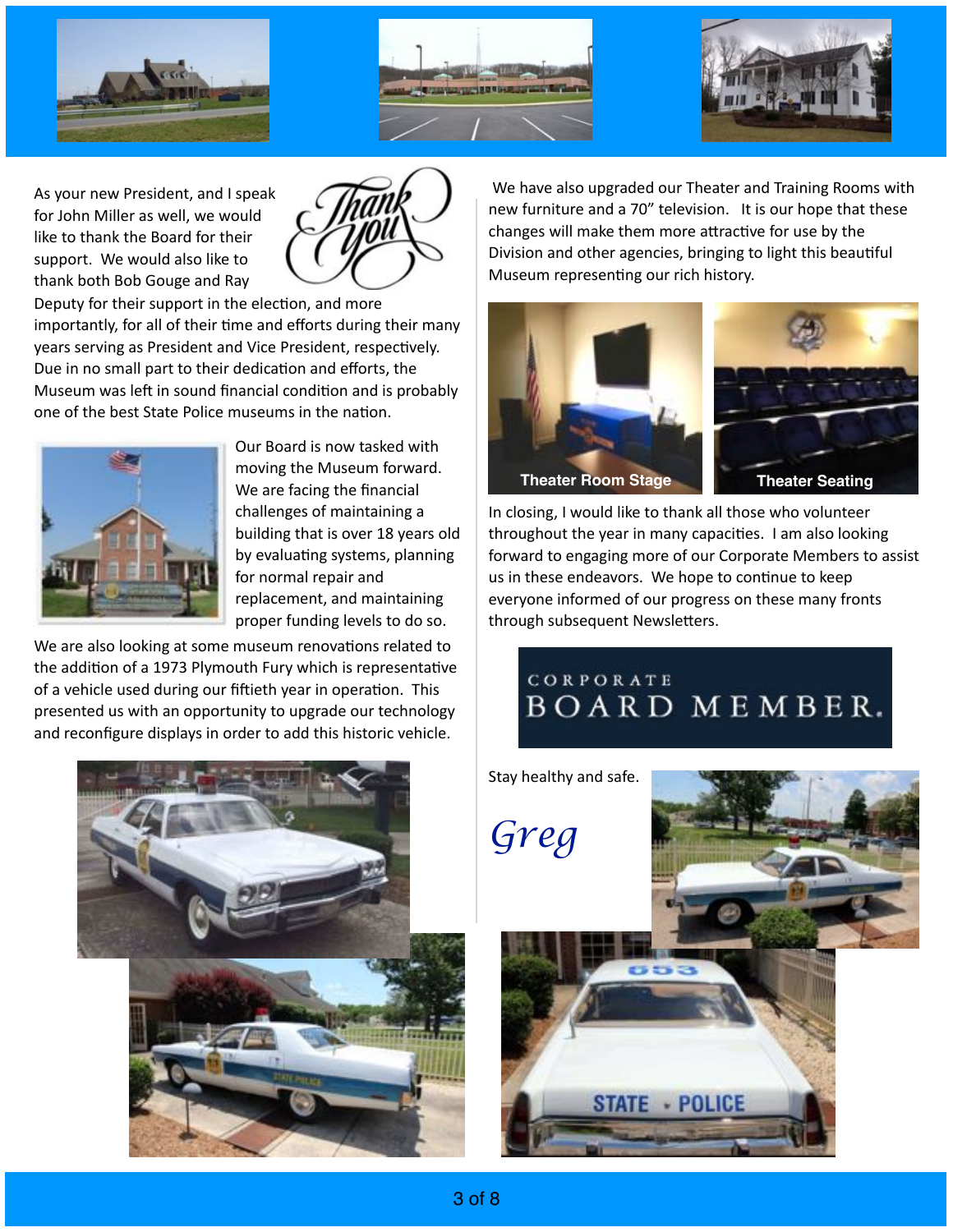

*From the Archives*



# Want State Cops To Be the Nations Best

**Morning News 2/13/1925**

**The six members of the Delaware State Highway Police, who took a course at the New York Police School at Troy, N.Y., arrived home late yesterday. They were accompanied by Superintendent C.C. Reynolds, who went to Troy on Thursday to be present at the closing exercises of the school, Thursday night.**

**Superintendent Reynolds wants the Delaware State Constabulary to be the best in the country and it was with this end in view that he had a part of the force take the six weeks training at the New York School, which has been attended by police from all over the country.** 

**The six men who took the course are: Lieutenant Messick, and Officers Beswick, Ray, Powell, Hession and Holt.** 



### State Police Outwits Man Who Tried to Escape

**07/20/1925**

**Frank Philoski, Suspected of Bootlegging, Gave Officer Knecht Chase**

### **Trooper Won Out**

**How a state trooper matched his wits against a man suspected of bootlegging and won was told at State Police Headquarters today. The troooper was Patrolman Knecht and the man who lost out was Frank Philoski of 600 Claymont Street. The latter was taken into custody, later being held by Magistrate Jones on \$1,000 bail to await the action of the grand jury. Along with the prisoner the officer captured 23 gallons of supposed liquor and confiscated an automobile.**

**Philoski's campanion, John Martien of 622 Townsend Street, said to be the driver of the car, was also held on \$1,000 bail by Magistrate Jones.** 

#### **Caught by Accident**

**Both arrests were made late Sunday night on the Philadelphia Pike. Trooper Knecht was stationed at a point of vantage, examining lights on automobiles. When the car was halted in which Martien and Philoski were riding, Knecht espied something in the rear that appeared suspicious.** 

**Almost at the same time Philoski made a break on foot along the pike and ran to Naaman's Tea House, with Knecht close at his heels. At the Tea House Philoski didn't stop to ask admittance, but dashed through the front door and ran to the back of the house.** 

**Knecht also darted through the door and a hasty search of the premises found Philoski cowering beneath a kitchen table. Both returned to where the car had been halted and Martien was also taken into custody.** 

**Today Trooper Knecht was commended for his action by Superintendent of Police Reynolds.**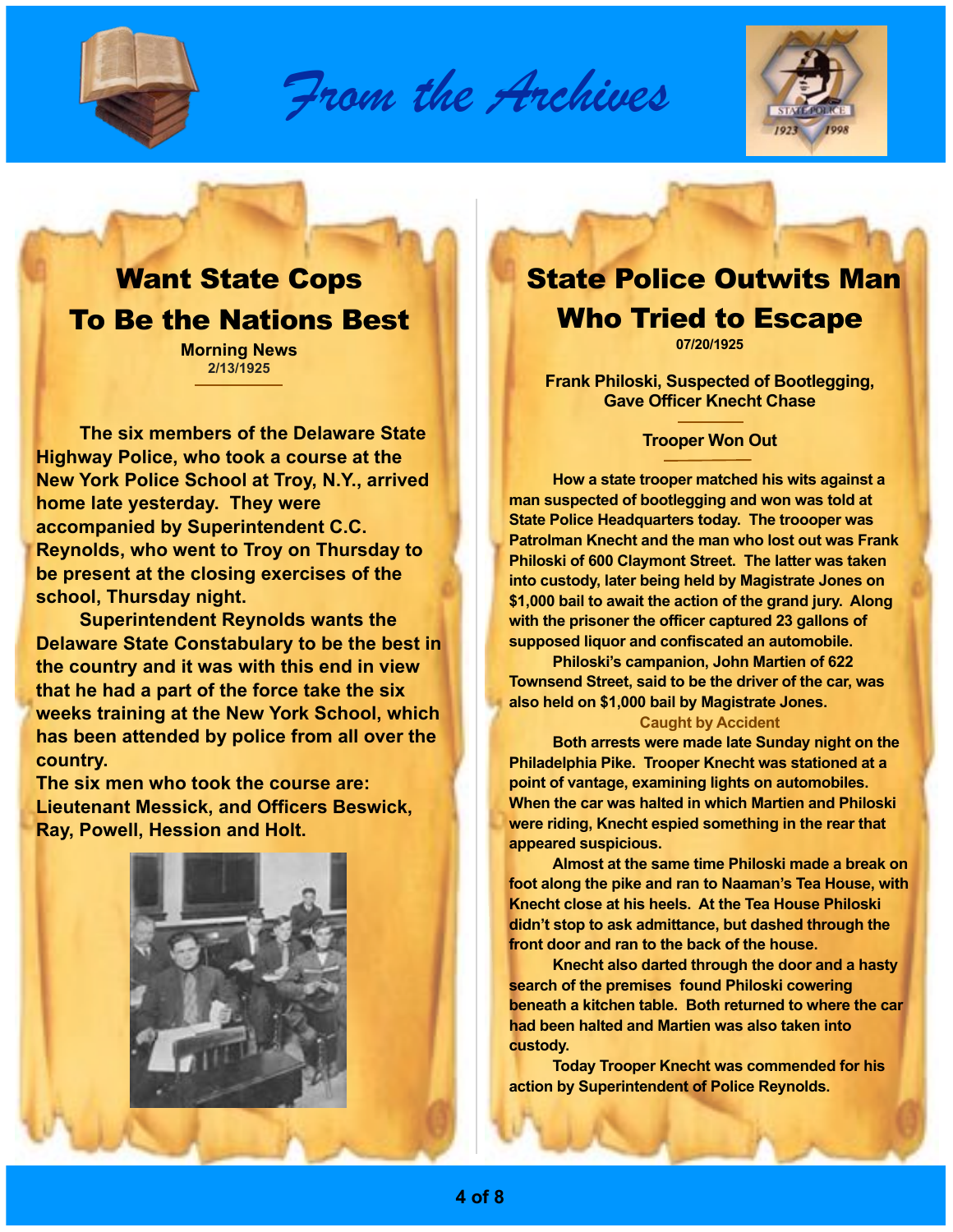

**Dedicated Selfless Proud**



*In Memorium*

*Our Fallen Heroes Lest we Forget*

**Christopher Shea 1972 - 2004**







**William F. Mayer 1927 - 1955**



**August 1955**





**Robert H. Bell 1942 - 1993**



**Gerard T. Dowd 1962 - 1990**

**September 11, 1990**

Visit Trooper Dowd's Photo Gallery at http:// www.dspmuseum.org/gerald\_dowd.htm



**5 of 8**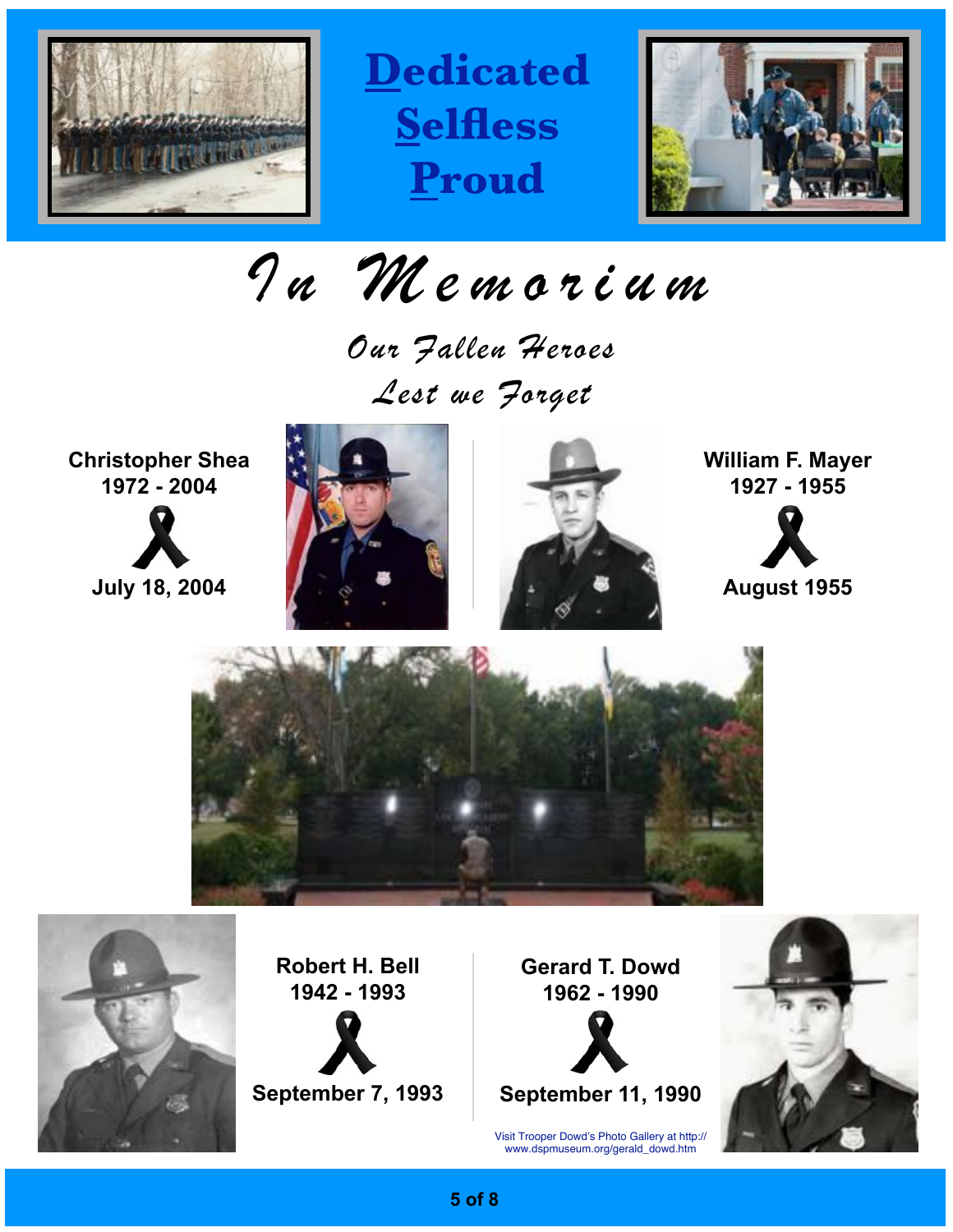

**Dedicated Selfless Proud**



*In Memorium*

*Our Fallen Heroes Lest We Forget*



*The soul would have no rainbow if the eye had no tears Native American proverb*

**Eugene B. Ellis 1926 - 1967**



**September 11, 1967**



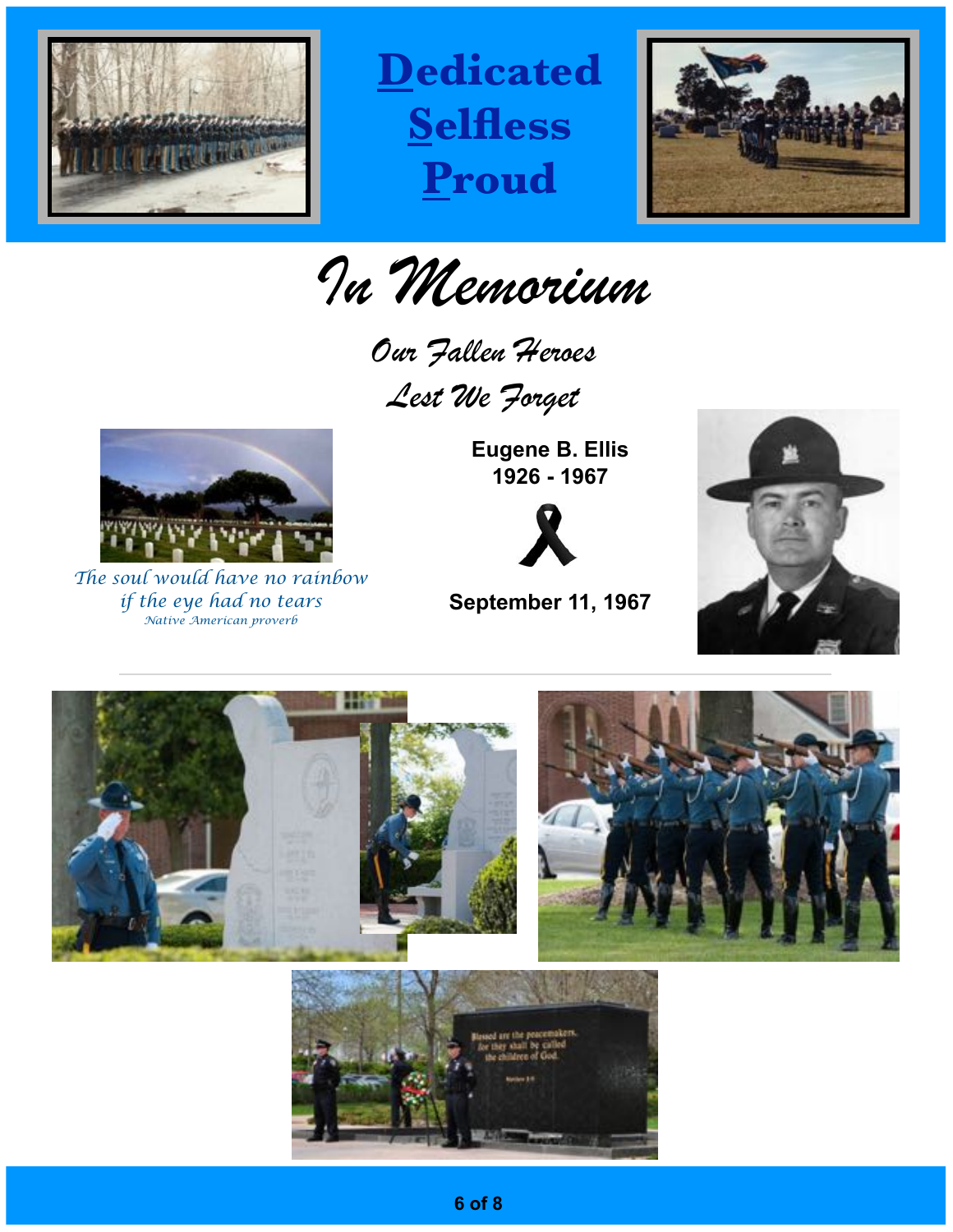# **CALENDAR OF EVENTS**



# *Mark your calendar for our upcoming events*



# **Kids Summer Day Program August 4, 2016 4th-6th grades**





**DSP Museum: http://www.dspmuseum.org**



### **DSP Museum Quarterly Special**



**DSP License Plate \$15.00 each** Postage - \$7.00 (up to 3 plates)

**Your purchase goes to support the DSP Museum.**  *Thank you!*



### *Memorial Brick Walk*

**Memorialize your service or those who supported you during your career. This is an excellent way of acknowledging your parents, spouse, sibling, children or another trooper. Show them that they are an important part of the DSP family and your life.**

### **Visit our websites: Like us on Facebook**